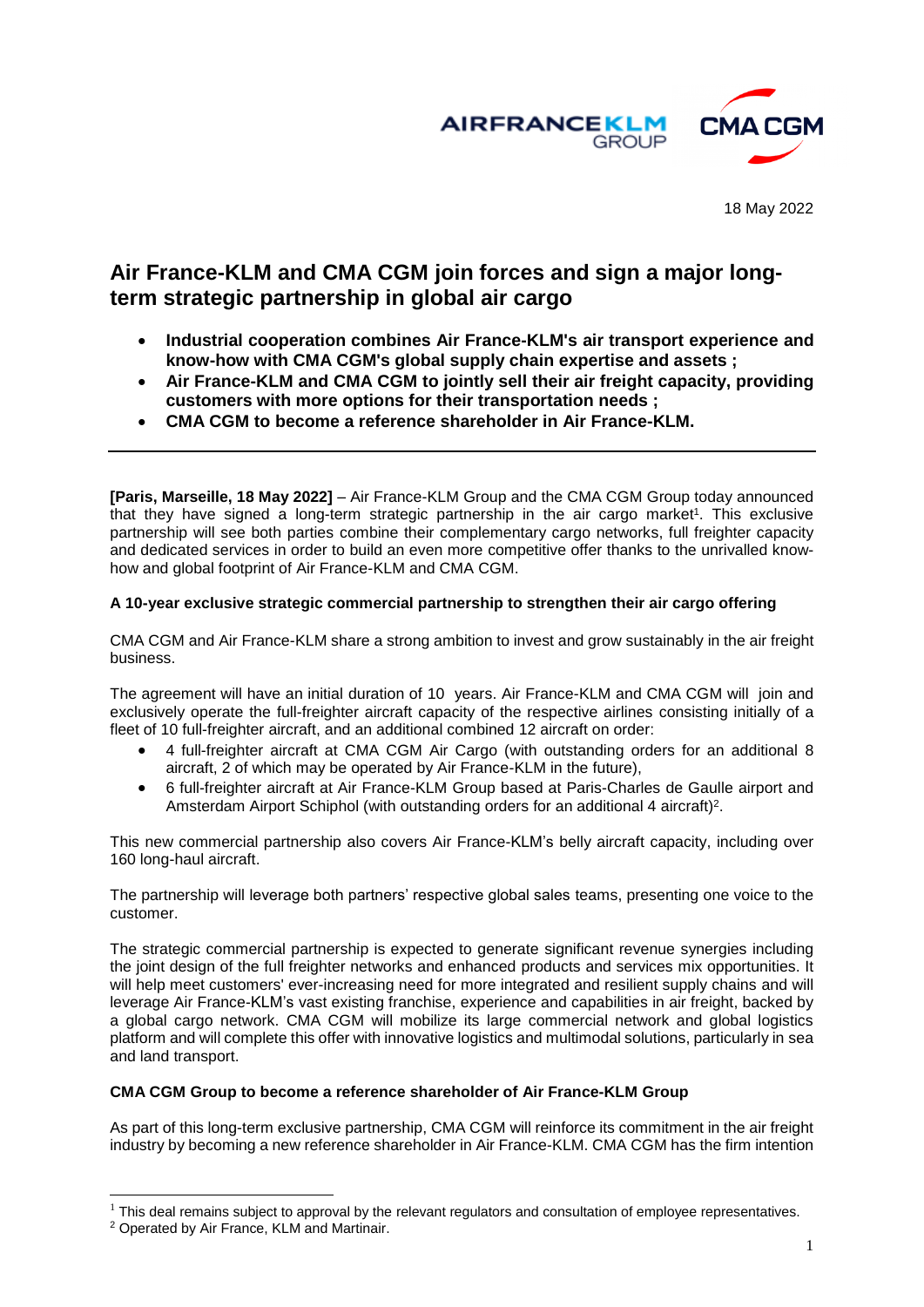to take up to 9% of Air France-KLM's ex-post share capital, for a period consistent with the implementation of the strategic commercial partnership.

This investment could be made as part of the contemplated capital increase of Air France-KLM, as announced on February 17<sup>th</sup>, 2022<sup>3</sup>. Air France-KLM's main shareholders will support a resolution for the appointment of one board member representing CMA CGM at the next shareholders' meeting (May 24<sup>th</sup>, 2022). Such appointment, if approved by the shareholders' meeting, would be subject to the completion of CMA CGM's investment.

**Rodolphe Saadé, Chairman and CEO of the CMA CGM Group** said: *"I am very pleased with this strategic partnership with Air France-KLM. It allows us to significantly accelerate the development of our air division, CMA CGM Air Cargo, which was created just over a year ago, and to position our two companies among the world's leading players in air freight.* 

*This partnership is fully in line with CMA CGM's strategy and its ambition to become a leader in integrated logistics, for the benefit of its customers. Through our stake in the company, Air France-KLM will be able to count on us to support its future development."*

**Air France-KLM Group CEO Mr. Benjamin Smith** said: "*This strategic partnership leverages the complementary skills, expertise and activities of Air France-KLM and CMA CGM. It is a landmark step which will significantly strengthen and expand the Group's position in the air cargo industry. I am also extremely pleased that this commercial partnership with CMA CGM has resulted in their decision to invest directly in the Air France-KLM Group, demonstrating a strong testimony of their belief in the future success of our Group."* 

## **Air France-KLM and CMA CGM: two global players with European roots and strong sustainability commitments**

Air France-KLM and CMA CGM are leaders in the transportation and logistics industry. They share an ambition to increase the sustainability and have both committed to Net Zero Carbon by 2050.

Air France-KLM is one of the leading airline groups in the field of airfreight

- It carries an extensive Full Freighter and Wide Body Belly (WBB) aircraft network built around two global hubs at Paris-Charles de Gaulle airport and Amsterdam Airport Schiphol, both fitted with state-of-the-art cargo facilities and serving 295 destinations across 110 countries.
- Air France-KLM has teams present in 116 stations covering a total network of 390 handling stations spread over all continents, making its commercial network one of the strongest in the airfreight industry. Air France-KLM has a long-standing experience and know-how in the field of specialized cargo (pharmaceuticals, perishables, express, etc.) and has developed one of the most advanced digital service solutions in the air freight industry.
- Air France-KLM runs a unique and industry-leading digital distribution platform where customers can make bookings and manage their business 24/7. It also leads the way in the field of sustainability, having introduced the Sustainable Aviation Fuel (SAF) Program in December 2021.

CMA CGM accelerates its strategic transformation into a global logistics leader

 $\overline{a}$ 

 With this industrial cooperation, the CMA CGM Group is moving forward with its plan to develop and provide end-to-end shipping and logistics solutions in order to support its customers' supply chains. The Group announced, during the last three years, the acquisitions of CEVA Logistics, Ingram Micro's Commerce & Lifecycle Services (CLS), Colis Privé and GEFCO. With these operations, CMA CGM have accelerated its strategic development into a global logistics leader.

<sup>&</sup>lt;sup>3</sup> The launch of this potential capital increase remains subject to market conditions and necessary legal and regulatory approvals.